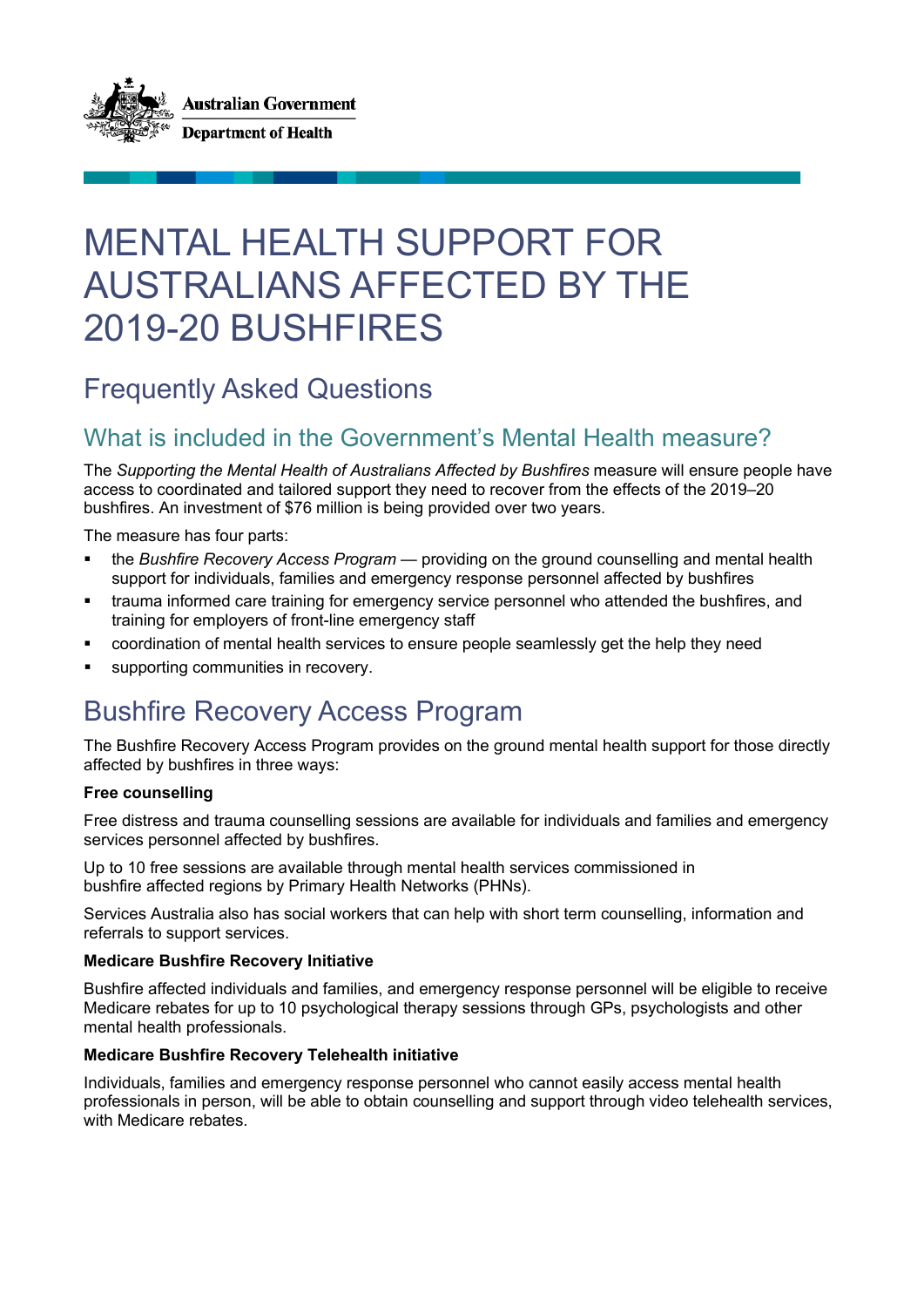### Who is eligible for the free frontline emergency distress and trauma counselling?

Anyone affected by the fires is able to access these services. You do not need to have suffered a financial loss as a result of the fires to access these services. People living in residential aged care facilities are also able to access these services.

### Where do I access the free frontline emergency distress and trauma counselling?

Free counselling is available through:

- Services Australia's Mobile Service Centres and Mobile Servicing Teams
- recovery centres and evacuation centres
- mental health services commissioned by Primary Health Networks (PHNs)
- existing mental health counselling hotlines, including Lifeline (13 11 14), Beyond Blue (1300 224 636) and Kids Helpline (1800 55 1800).

In addition to free counselling services, Primary Health Networks will employ Bushfire Trauma Response Coordinators to help you in access these services.

The Bushfire Trauma and Response Coordinators will be a single point of contact for individuals and communities to ensure the right mental health supports are offered in the right place at the right time. They will help with coordinating access to mental health services, improving integrated support with state and local government efforts, and navigating a range of mental health supports to help people access the care they need. Coordinators can be contacted via your local PHN. You can find the contact details for all PHNs by visiting [www.health.gov.au/phn](http://www.health.gov.au/phn) and clicking on the Map Locator.

#### How can I access a social worker for assistance?

Social workers are working in the Australian Government's Mobile Servicing Teams which are travelling through the fire affected areas. The locations of the teams are advertised on Services Australia's website on [www.humanservices.gov.au/individuals/subjects/bushfires-access-and-update-us#a2](http://www.humanservices.gov.au/individuals/subjects/bushfires-access-and-update-us#a2)

You can ring Services Australia's Disaster Hotline on 1802266 or the Employment Services Line on 132850 and ask to speak with a social worker. You can also visit a Service Centre and ask to speak with a social worker. All the social workers have a social work degree and provide free services.

### What is available for young people?

Young Australians may be particularly vulnerable. The additional Medicare rebated items will allow young Australians affected by the fires to access more mental health support, including through their local headspace services.

Local headspace services can be found at: [https://headspace.org.au/headspace-centres/](https://headspace.org.au/headspace-centres/#_blank)

#### What is Better Access?

The Better Access initiative, introduced in 2006, is funded through the Medicare Benefits Schedule (MBS) and provides Medicare rebates to patients for selected mental health services provided by eligible GPs, psychologists, social workers and occupational therapists.

The Better Access initiative was introduced to address low treatment rates for high prevalence mental disorders such as depression and anxiety — particularly presentations of mild to moderate severity where short term evidence based interventions are most likely to be useful. It aims to improve outcomes for people with a clinically-diagnosed mental disorder through evidence-based treatment.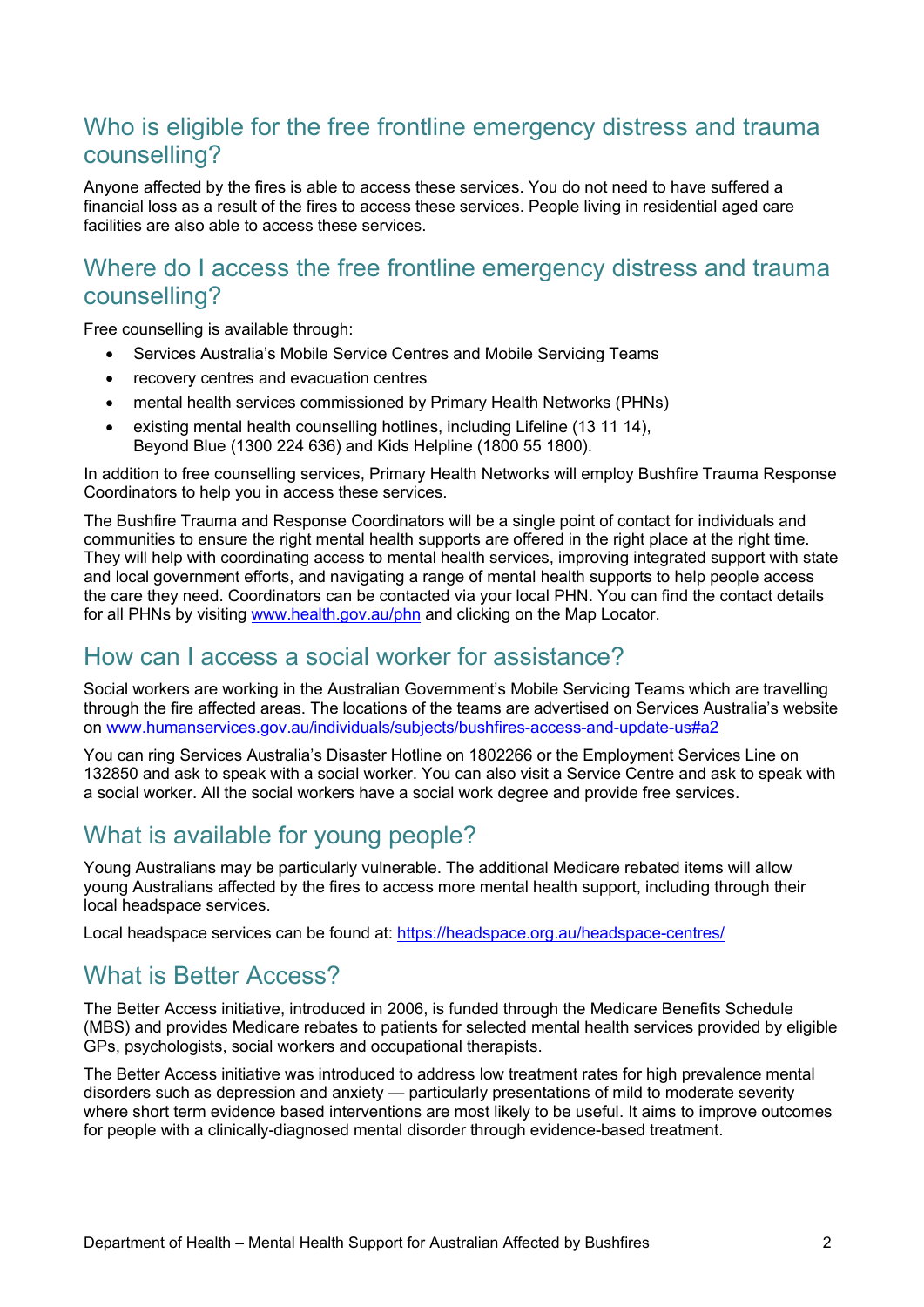Patients can claim up to 10 individual sessions per calendar year. These can be accessed face-to-face and/or by telehealth (videoconference) for eligible patients. Further information on Better Access is available at [www.health.gov.au/mentalhealth-betteraccess.](http://www.health.gov.au/mentalhealth-betteraccess)

#### How do the new Medicare Bushfire Recovery Medicare funded faceto-face sessions differ from current arrangements under Better Access?

Currently people need to have a GP mental health treatment plan and a diagnosed mental health condition to access the existing Better Access initiative. However, the Government has removed these restrictions for the new Medicare Bushfire Recovery items. To access the new Medicare rebated items you do not need to have a diagnosed mental health condition, GP referral or mental health treatment plan. This aims to ensure people can quickly access these services.

Under this measure, people affected by bushfires are able to self-refer to an eligible allied mental health provider. The new items are available to all people living in the community and there is no age restriction. People living in residential aged care facilities are also able to access these services.

Individuals who currently access services under the Better Access initiative and were directly affected by the bushfires, will be able to access the additional 10 sessions under the Bushfire Recovery items.

### What is the Medicare Bushfire Recovery Telehealth initiative?

People affected by the bushfires, who do not have access to face-to-face Medicare Bushfire Recovery Sessions, are able to claim rebates for video consultations. You do not need to have a diagnosed mental health condition, GP referral or mental health treatment plan. Services can be delivered by allied mental health professionals who are eligible to provide Medicare services under the Better Access initiative, that is:

- psychologists
- occupational therapists
- social workers.

GPs can also provide mental health and wellbeing support services through telehealth. These GP services will provide essential support, overcome workforce shortages in areas affected by bushfires, and improve provider choice for individuals, families and first responders.

#### Why is this new Telehealth initiative needed?

Bushfire Recovery Telehealth services have been introduced to enhance ease of access to, and increase choice in, mental health services in those areas of Australia affected by bushfires. It is widely recognised that there are barriers for those who need to access these services and these changes work towards removing some of those barriers.

#### How much will Medicare Bushfire Recovery face-to-face and telehealth sessions cost?

Consultation fees charged by health professionals are determined by the provider or practice. Only a portion of costs are covered by Medicare unless the health professional bulk bills. The Government encourages all health professions to bulk bill Australians affected by the fires. When deciding on a provider, you may wish to contact them for a full list of fees for services.

#### How long will the Medicare Bushfire Recovery services be available?

The services are available until 30 June 2022. People can access the immediate counselling and GP bushfire telehealth items now.